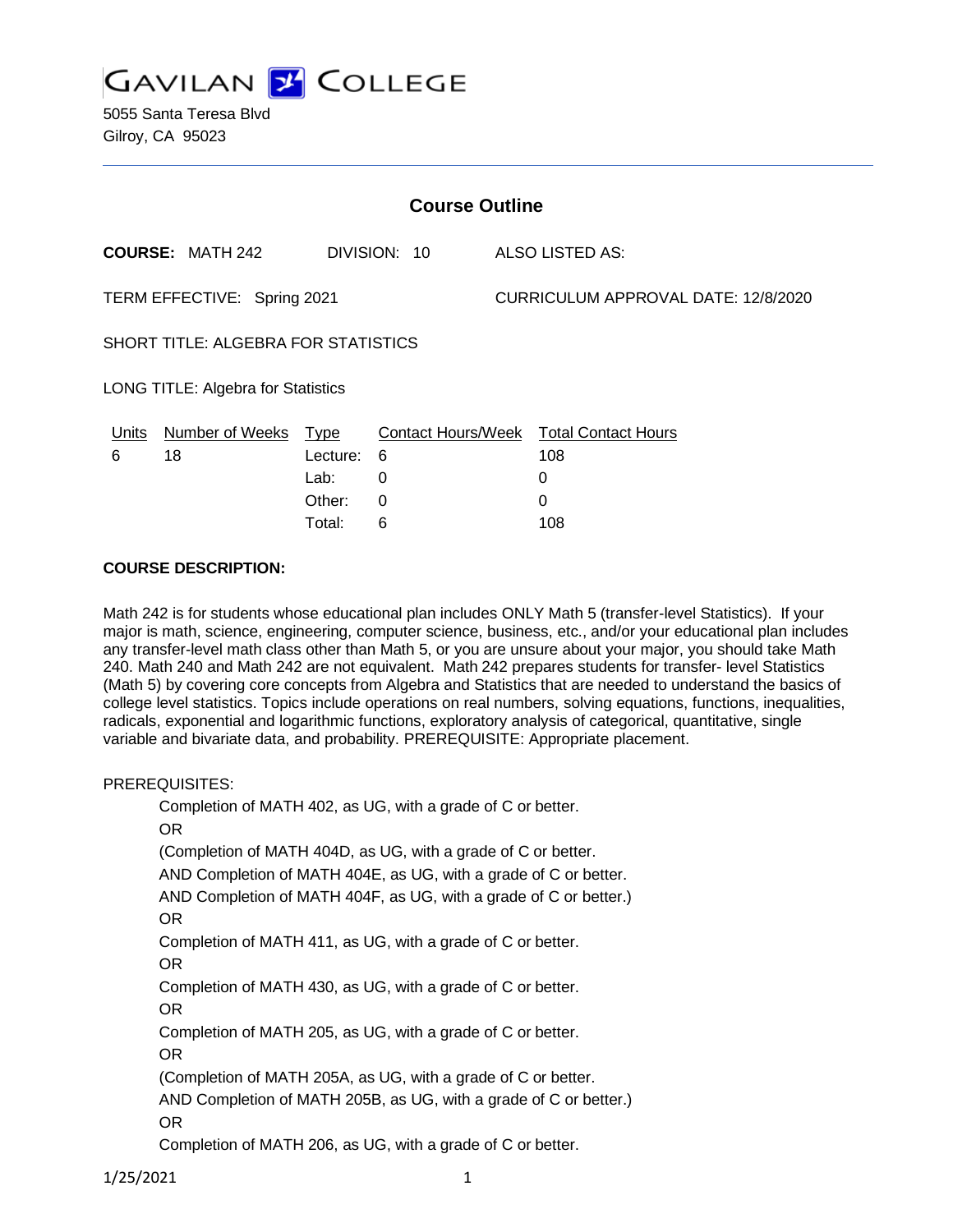OR Completion of MATH 233A, as UG, with a grade of C or better. OR Score of 17 on Elementary Algebra OR Score of 15 on Intermediate Algebra OR Score of 18 on Algebra Readiness OR Score of 30 on Algebra Readiness - Revised OR Score of 2400 on Accuplacer Math OR Score of 2600 on MM Placement Tool Math

COREQUISITES:

CREDIT STATUS: D - Credit - Degree Applicable

GRADING MODES

L - Standard Letter Grade

REPEATABILITY: N - Course may not be repeated

SCHEDULE TYPES:

- 02 Lecture and/or discussion
- 05 Hybrid

71 - Dist. Ed Internet Simultaneous

72 - Dist. Ed Internet Delayed

### **STUDENT LEARNING OUTCOMES:**

1. Graph linear, logarithmic, and exponential functions and utilize the graphs in problem solving.

Measure of assessment: Exam, Homework, Quizzes, Projects, In-Class Assignments

2. Given a graph, equation or list, identify domain, range, points on the graph and whether a graph depicts a function. Given a function, find it's inverse.

Measure of assessment: Exam, Homework, Quizzes, Projects, In-Class Assignments

3. Simplify and perform operations with linear, radical, logarithmic and exponential expressions. Solve linear equations and inequalities, radical, logarithmic and exponential equations. Set up equations in all of the above to solve application problems.

Measure of assessment: Exam, Homework, Quizzes, Projects, In-Class Assignments

4. Calculate probabilities, including obtaining normal probabilities using tables and technology. Measure of assessment: Exam, Homework, Quizzes, Projects, In-Class Assignments

5. Describe and analyze data using descriptive statistics including histograms, frequency tables, stem-andleaf diagrams, box plots, mean, median, mode, and standard deviation, with and without technology. Measure of assessment: Exam, Homework, Quizzes, Projects, In-Class Assignments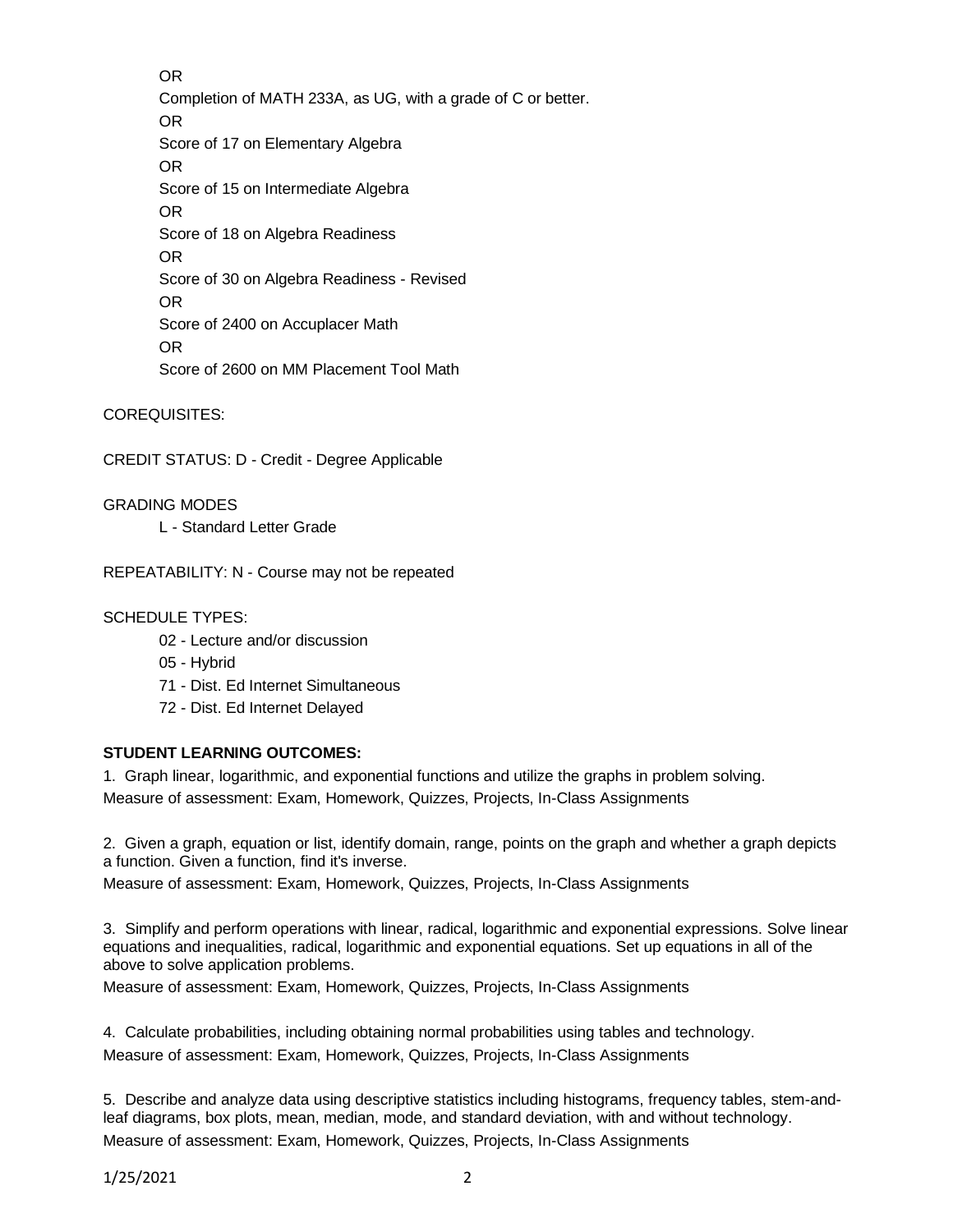6. Formulate questions that can be addressed with data, then organize, display and analyze the relevant data to address these questions and communicate the results.

Measure of assessment: Exam, Homework, Quizzes, Projects, In-Class Assignments

7. Investigate relationships in bivariate quantitative data and determine an appropriate mathematical model for that data. Using technology, compute the appropriate regression model, assess the validity of that model, and communicate findings;

Measure of assessment: Exam, Homework, Quizzes, Projects, In-Class Assignments

### **CONTENT, STUDENT PERFORMANCE OBJECTIVES, OUT-OF-CLASS ASSIGNMENTS**

Curriculum Approval Date: 12/8/2020

### **DE MODIFICATION ONLY**

10 Hours

Content: Review of operations on real numbers.

Student Performance Objectives: Students will review exponents and order of operations, evaluate and manipulate algebraic expressions and formulas commonly used in statistics (mean, median, standard deviation).

Review operations on fractions, decimals, integers, and percents.

Out-of-Class Assignments: Homework problems, projects

4 Hours

Content: Factoring and Rational Expressions

Student Performance Objectives: Students will improve mathematical fluency in factoring polynomials, simplifying

complex fractions, and solving rational equations. Students will work with statistical formulas involving complex

fractions such as odds ratios, relative risk, and hypothesis testing.

Out-of-Class Assignments: Homework problems, projects

4 Hours

Content: Review of equations and inequalities.

Student Performance Objectives (SPO): Students will be able to solve compound inequalities and express the

solution algebraically, graphically on a number line, in interval notation and in set builder notation. Students will

be able to set up and solve inequalities to solve application problems.

Out-of-Class Assignments: Homework problems, projects

4 Hours

Content: Linear Functions

Student Performance Objectives (SPO): Given two points, or one point and a slope, students will be able to construct and graph the equation of a linear function. Students will be able to write and graph functions parallel

and perpendicular to an existing line. Students will be able to visually identify points on a visual representation

(line graph or bar chart), and be able to construct and graph a linear function based upon those points. **Students** 

will write an interpretation of the slope and the intercept, grounded in the context of the data.

Out-of-Class Assignments: Homework problems, projects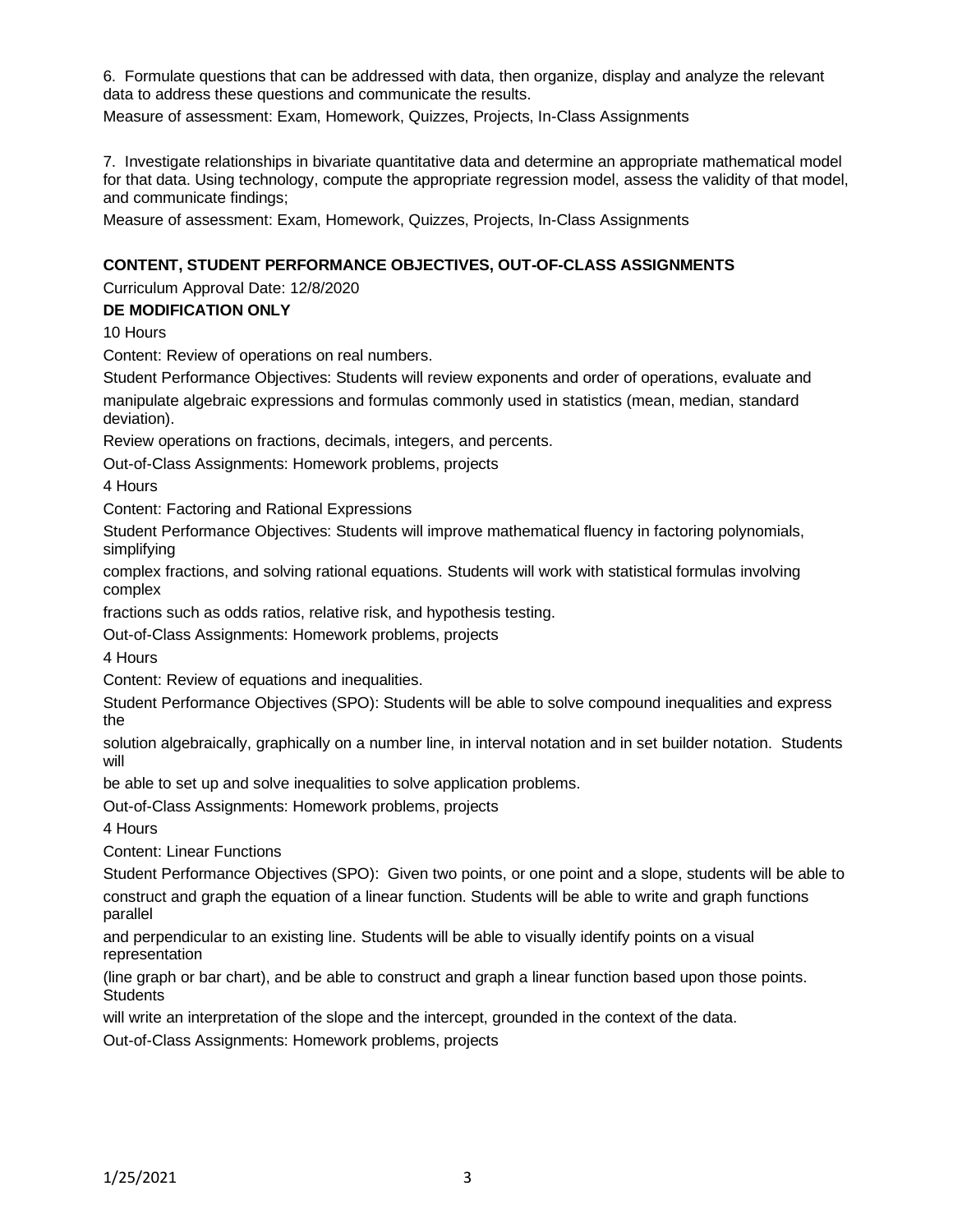10 Hours

Content: Correlation and Regression

Student Performance Objectives (SPO): Student will be able to create a scatter plot of bivariate data, determine

whether data represent linear or nonlinear relationships. If linear, students will calculate the least squares equation of the line and use the concept of slope, y-intercept and x-intercept to analyze and communicate the

relationship between the two variables, grounded in the context of the data. Students will be able to use the graph of a line to answer questions about the relationships between variables. Using technology, students will

compute the correlation coefficient and articulate the difference between correlation and causation. Students will be able to distinguish between explanatory and response variables.

Out-of-Class Assignments: Homework problems, projects

10 Hours

Content: Introduction to functions, domain, and range.

Student Performance Objectives (SPO): Students will be able to read and interpret input and output of function

notation. Students will perform algebraic operations on functions. Given an equation, list or graph, students will

be able to determine whether it is a function or relation, find the domain, range and points on the graph.

Out-of-Class Assignments: Homework problems, projects

10 Hours

Content: Radical expressions and functions.

Student Performance Objectives (SPO):

Students will be able to express radical expressions in rational exponential form and use properties of exponents to simplify. Students will be able to simplify, add, subtract, multiply and divide radical expressions and solve radical equations

Out-of-Class Assignments: Homework problems, projects

10 Hours

Content: Exponential and logarithmic functions

Student Performance Objectives (SPO):

Students will be able to graph and analyze exponential and logarithmic functions, use properties of logarithms

to simplify and evaluate logarithmic expressions, solve logarithmic and exponential equations, and set up and

solve applications thereof, including investment, population and carbon dating.

Out-of-Class Assignments: Homework problems, projects

10 Hours

Content: Review of fractions, decimals and percents. Analysis of categorical data.

Student Performance Objectives (SPO): Students will recognize, generate and fluently use equivalent forms of

fractions, decimals and percents in the analysis of categorical data; create pie charts and bar graphs to summarize data, given a data set, create two way tables; compute, compare and explain the meaning of fractions that represent marginal and conditional distributions.

Out-of-Class Assignments: Homework problems, projects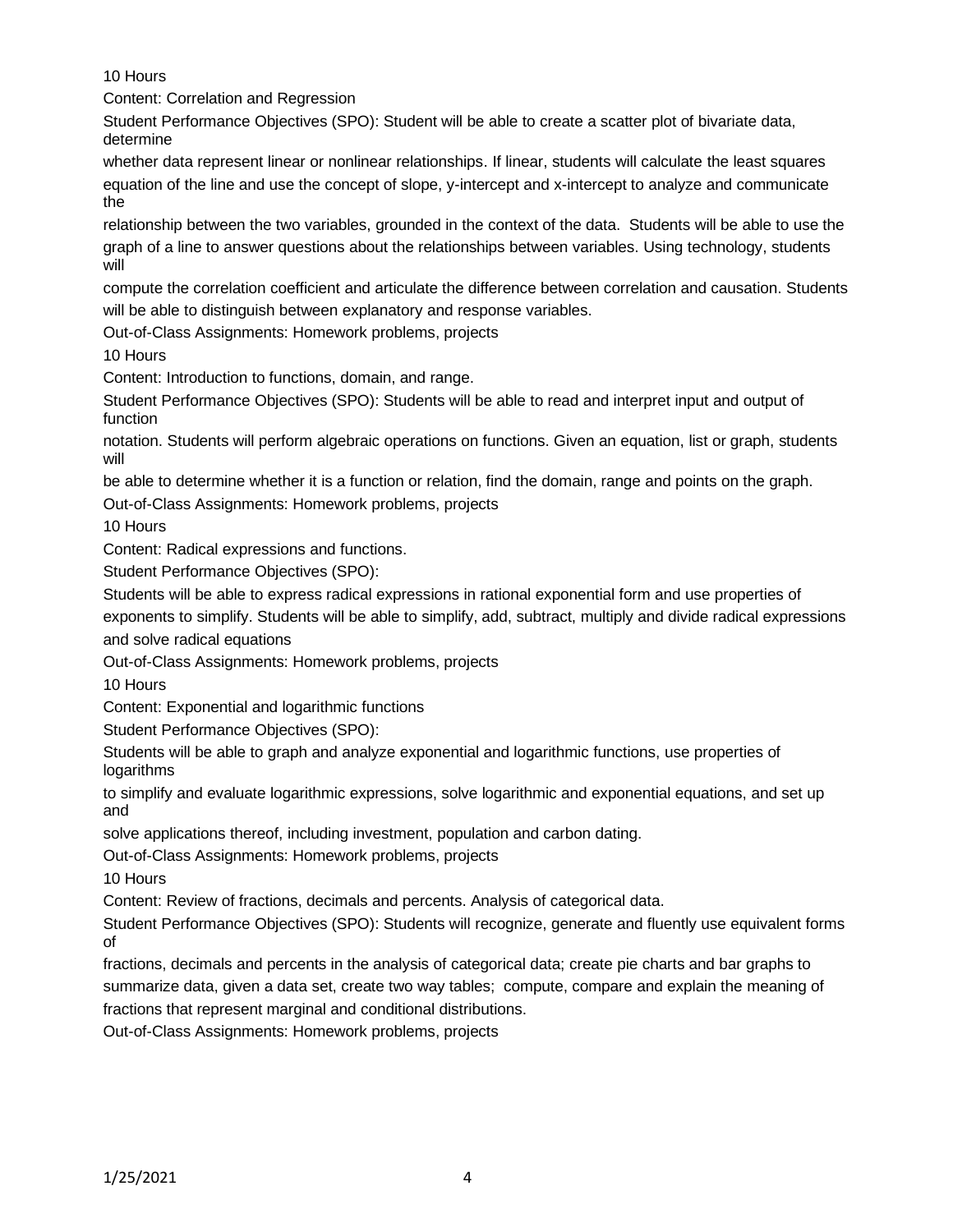## 18 Hours

Content: Analysis of quantitative data

Student Performance Objectives (SPO): Student will be

able to create histograms, frequency tables, stem leafs and box plots when analyzing quantitative data, and compute mean, median, mode, standard deviation, variance, and range with and without technology.

Students will be able to connect these statistical measures with the graphical representations of the data,

compare and analyze data sets and make conclusions. Through a project, students will

compare the distribution of quantitative data and the means of quantitative data and make conclusions about

the differences.

Out-of-Class Assignments: Homework problems, projects

16 Hours

Content: Basic principles of study design, simple experiments, sampling methods. The purpose of randomization in data collection; explanatory, response and confounding variables, simple random samples, statistical bias, bias due to other factors.

Student Performance Objectives (SPO): Formulate questions that can be addressed with data, then organize,

display and analyze the relevant data to address these questions and communicate the results. Apply the basic

principles of study design to develop and analyze the validity of simple experiments and sampling plans related

to a given situation and goal. State, explain and give examples of the following concepts: the purpose of randomization in data collection; explanatory, response and confounding variables, simple random samples, statistical bias, bias due to other factors.

Out-of-Class Assignments: Homework problems, projects

2 Hours

Final Exam

# **METHODS OF INSTRUCTION:**

Lecture, Group work, Discussion

# **OUT OF CLASS ASSIGNMENTS:**

Required Outside Hours: 216 Assignment Description:

1. Analyze and study pertinent text material, solved examples and lecture notes.

- 2. Apply principles and skills covered in class by solving regularly-assigned homework problems.
- 3. Regularly synthesize course materials in preparation for exams.

4. Projects to apply concepts learned in class.

# **METHODS OF EVALUATION:**

Writing assignments Percent of total grade: 10.00 % Out-of-class projects. Problem-solving assignments Percent of total grade: 10.00 % Homework, quizzes. Objective examinations Percent of total grade: 80.00 % In-class written exams.